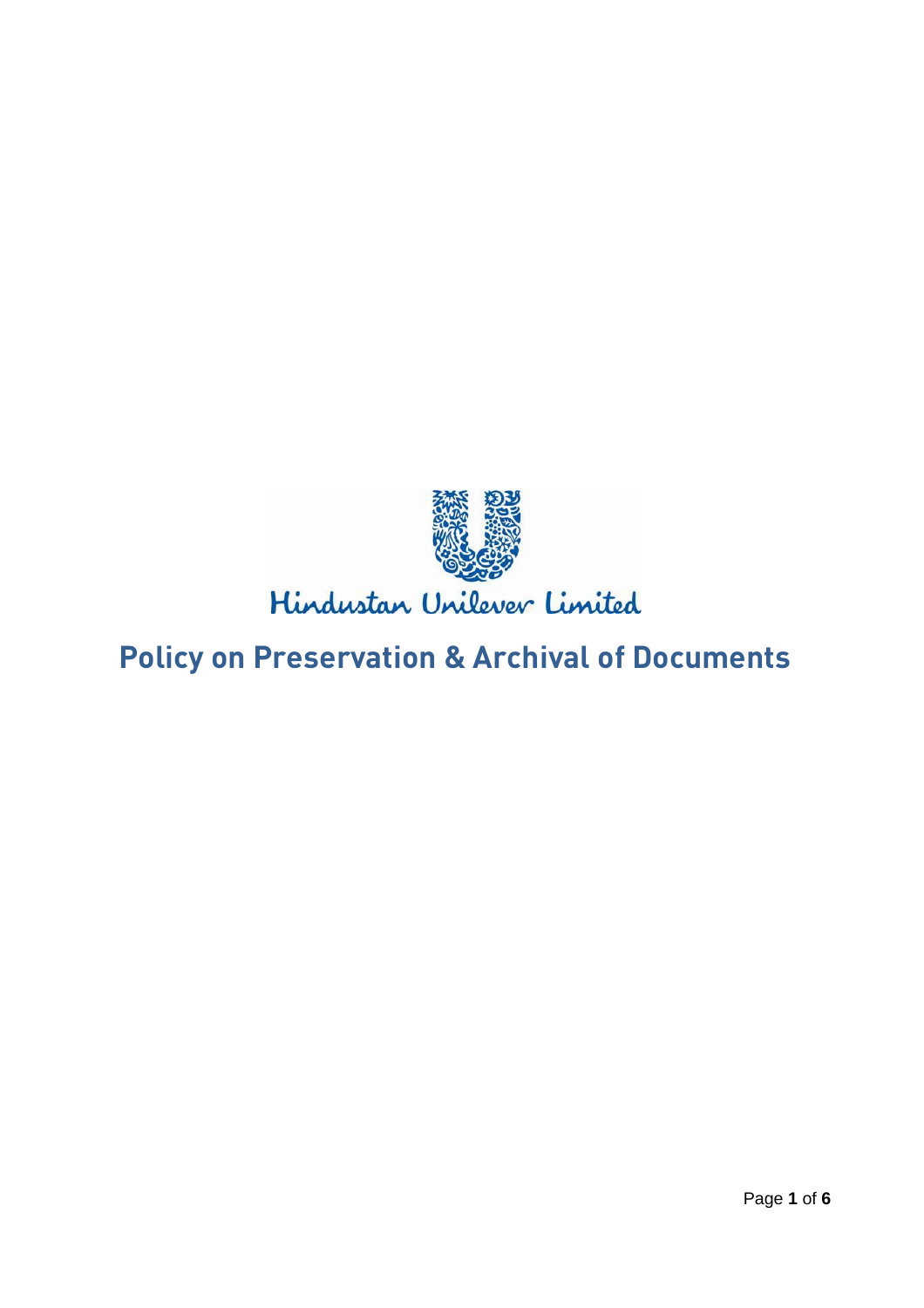#### **POLICY ON PRESERVATION & ARCHIVAL OF DOCUMENTS**

#### **I. BACKGROUND**

SEBI (Listing Obligations and Disclosure Requirements) Regulations, 2015 ("Listing Regulations") mandates every Listed Company to formulate a Policy on Preservation & Archival of Documents ("Policy") which has to be approved by the Board of Directors.

In this context, the Board of Directors ("Board") of Hindustan Unilever Limited ("HUL/Company") has adopted the said Policy with the objective of classifying various documents, records and registers for the purpose of maintenance, preservation and archiving.

The Board has the power to modify and amend the said Policy.

#### **II. OBJECTIVEOFTHEPOLICY**

All Corporate Information and records of the Company are crucial for the business continuity and have to be preserved and retained as per the governing Policy of the Company. Further, the Policy aims to disseminate equal, adequate and timely information to the shareholders through the website of the Company and to enable them to track the performance of the Company at regular intervals.

This Policy aims to classify the Documents, records and registers of the Company either in physical form or Electronic form as given herein:

- (i) to be preserved permanentlyand
- (ii) to be preserved for a specific period of time

#### **III. DEFINITIONS**

"Document(s)" refers to papers, notes, agreements, notices, advertisements, requisitions, order, declarations, forms, correspondence, minutes, indices, registers and or any other record, required under or in order to comply with the requirements of any applicable law, whether issued, sent, the time being in or otherwise, maintained on paper or in Electronic form received or kept in pursuance of the Act or under any other law for and does not include multiple or identical copies.

"Electronic Record(s)"means the electronic record as defined under clause (t) of sub-section (1) of section 2 of the Information Technology Act, 2000.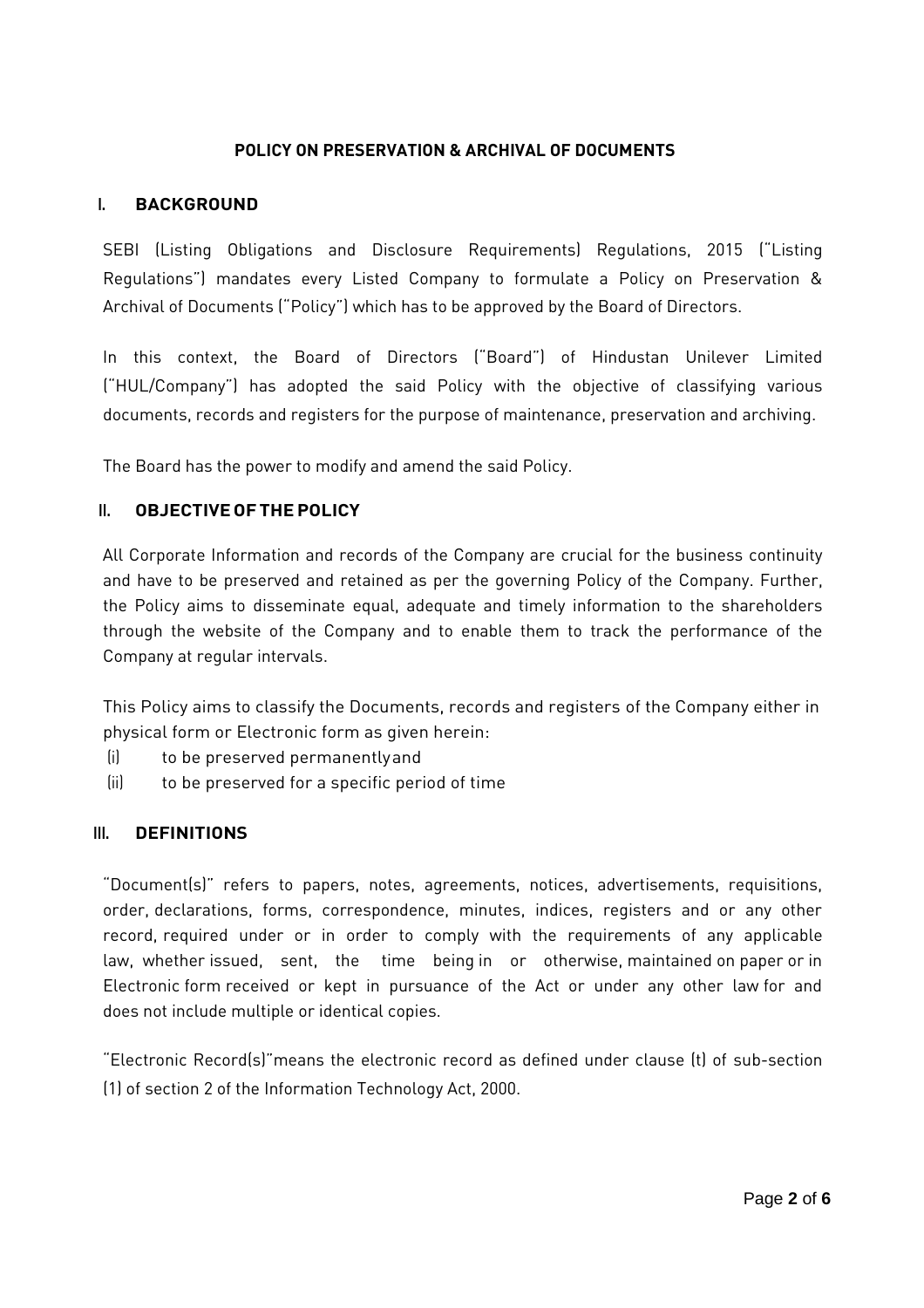"Electronic Form" means on any electronic device such as computer, laptop, compact disc, floppy disc, space on electronic cloud, or any other form of storage and retrieval device, considered feasible, whether the same is in possession or control of the Company or otherwise the Company has control over access to it.

"Maintenance" means keeping Documents, either physically or in Electronic Form.

"Preservation" means to keep in good order and to prevent from being altered, damaged or destroyed.

## **IV. PRESERVATION & ARCHIVAL OFDOCUMENTS**

The Company shall preserve all its documents as per the requirements and provisions of the Companies Act, 2013 and the rules made thereunder, the Secretarial Standards, the Listing Regulations and any other law, rules, regulations as may be applicable to the Company from time-to-time. While this Policy lays down the minimum period for preservation of documents, the retention of documents as identified specifically in the Policy and documents not identified herein should be determined by the relevant Head of the Department by applying general guidelines and other important factors.

Legal Hold refers to a direction from Legal to preserve certain data held by employees or databases. All retention periods under this Policy shall be suspended with respect to documents subject to Legal Hold and all documents subject to Legal Hold are to be preserved in strict accordance with Legal Hold instructions and not altered, destroyed or deleted until Legal informs employees that the Legal Hold has ended.

## **A. Documents which are to be maintained permanently:**

The Company shall maintain the following documents on a permanent basis:

- a. Incorporation Documents
- b. The Original Signed and Stamped Memorandum of Association and the Articles of Association of the Company
- c. Minutes of General Meetings, Board Meetings and various Committee Meetings
- d. Register of Members along with Index
- e. Foreign Register of Members, ifany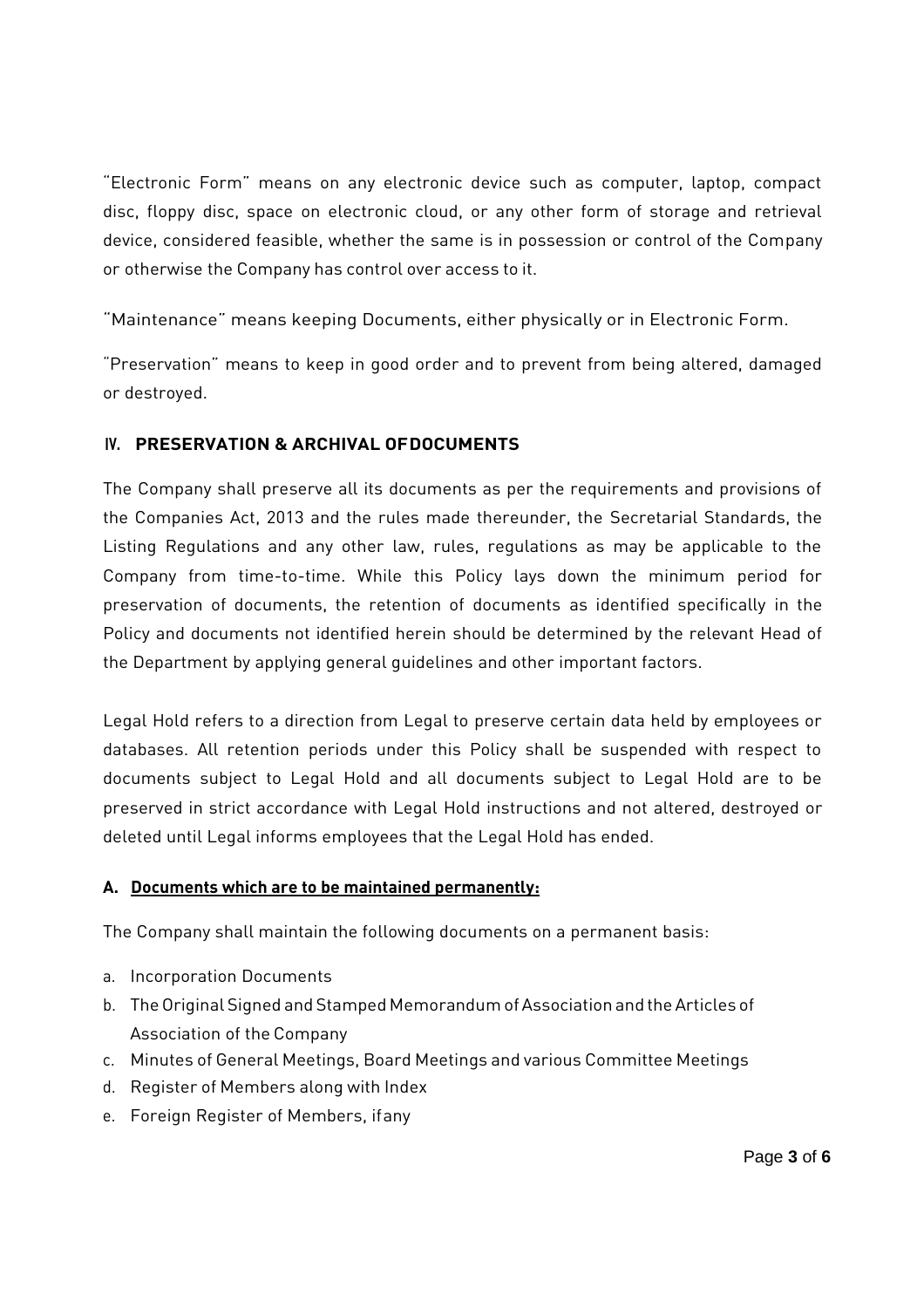- f. Register of loans, guarantee, security and acquisition made by the Company
- g. Register of investments not held in its own name by the Company, if any
- h. Register of contracts with related party and contracts and Bodies etc. in which directors are interested
- i. Register of Charges
- j. Registers of Renewed and duplicate share certificates
- k. Register of Directors andKey Managerial Personnel
- l. Merger Order(s) issued by Hon'ble High Court/National Company Law Tribunal.
- m. Approval(s) and Product Registration & license(s) received from Statutory Authorities, Central & State Government(s)
- n. Intellectual Property Documents shall include, but shall not be limited to Copyrights, Trademarks, Patents, and Industrial Designs. Intellectual Property Rights Documents that are owned by the Company shall be retained by the Company permanently.

## **B. Documents which are to be maintained for at least eight financial years:**

- a. Books of account together with the vouchers relevant to any entry in such books of account
- b. Register of Debenture holders (including Foreign Register of Debentures) or Register for any other Securities issued by theCompany
- c. Copies of all AnnualReturns
- d. E-forms filed with the Registrar of Companies
- e. Disclosure of Interest received from the Directors of the Company in the manner prescribed
- f. Attendance Registers, Notices, Agenda, Notes on Agenda and other related papers of General Meetings, Board Meetings and various Committee Meetings
- g. Instrument creating a Charge or modifying a Charge, if any
- h. Changes to the Memorandum of Association and the Articles of Association, if any
- i. Register of deposits accepted or renewed, if any
- j. Tax Records Tax records including, but not limited to documents concerning tax assessment, tax filings, proof of deductions, tax returns, appeal preferred against any claim made by the relevant tax Authorities, shall be maintained for a period of 8 years or for a period of 8 years after a final Order has been received with respect to any matter which was preferred for appeal, as the case may be
- k. Employment /Personnel Record should be retained for a period of eight (8) years following cessation of employment in case of employees of the Company.
- l. Relevant marketing and salesdocuments
- m. Legal documents including but not limited to contracts, legal opinions, pleadings,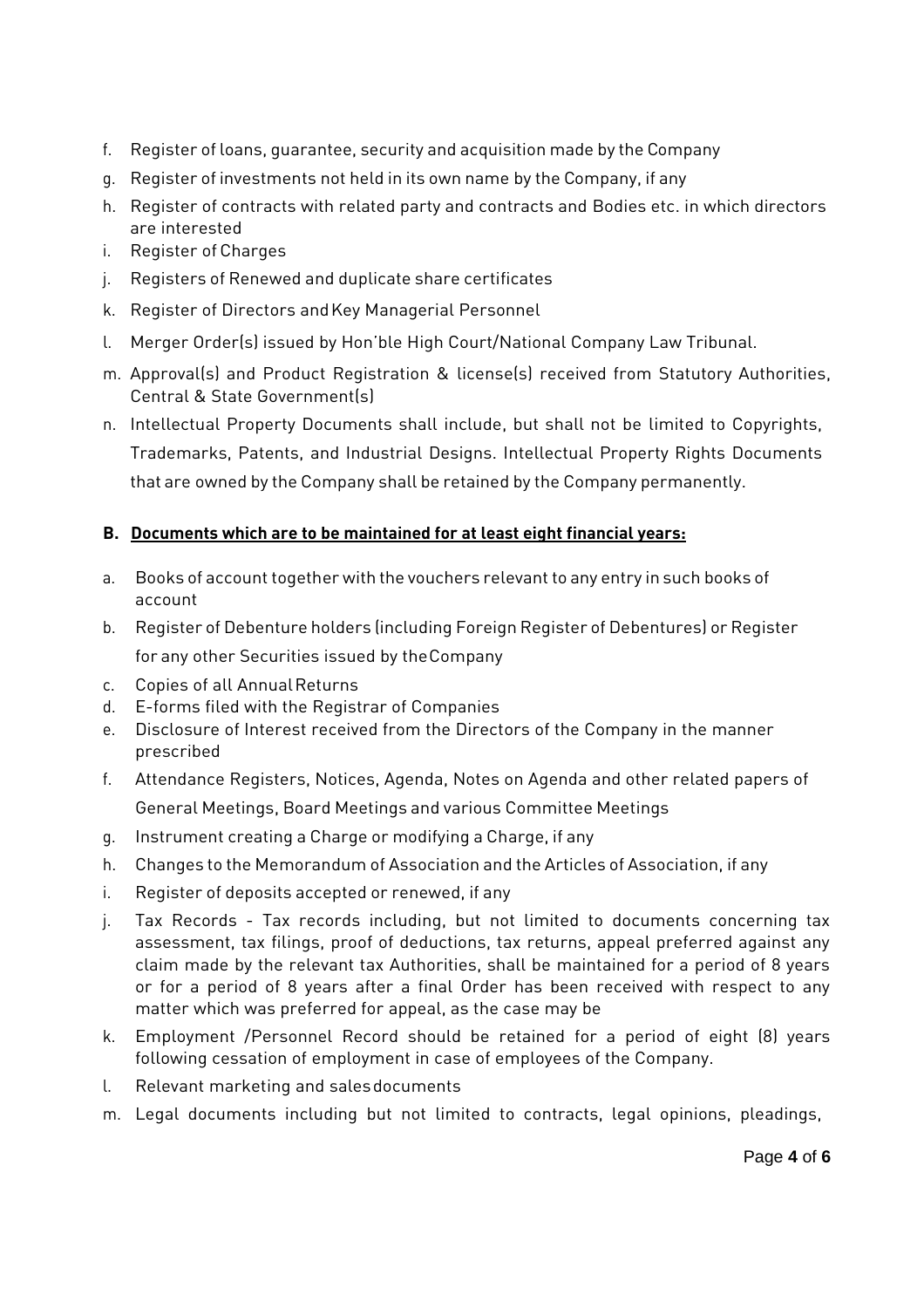Orders passed by any court or tribunal, Judgments, Interim Orders, Documents relating to cases pending in any Court or Tribunal or any other Authority empowered to give a decision on any matter, Awards, Documents relating to property matters

## **C. Documents which are to be maintained on website of the Company for a minimum period of five (5) years:**

- a. Disclosure of all events and information provided to the Stock Exchanges as per the Listing Regulations
- b. Investor Presentation and audio video recordings/transcripts of investor calls
- c. Press Release.

The above documents as uploaded on the Company's website will be archived for a period of three (3) years and thereby destroyed as per this Policy.

### **V. MODE OFMAINTENANCE**

The Company shall maintain these records either in physical or in Electronic Form. The applicable provisions of law, rules and regulations with regard to electronic maintenance of records shall be adhered to.

All the records shall be maintained as per the prescribed formats, if any, as amended from time-to-time under the various rules and regulations.

#### **VI. DISPOSALANDDESTRUCTION OFRECORDS**

After the expiry of the statutory retention period, the preserved documents may be destroyed. Destruction of documents as a normal administrative practice shall be followed for the records which are duplicate/unimportant/irrelevant.

This applies to both Physical and Electronic Documents. The documents may be destroyed as follows:

- a. Recycle non-confidential paper records;
- b. Shred or otherwise render unreadable confidential paper records; or
- c. Delete or destroy electronically stored data.